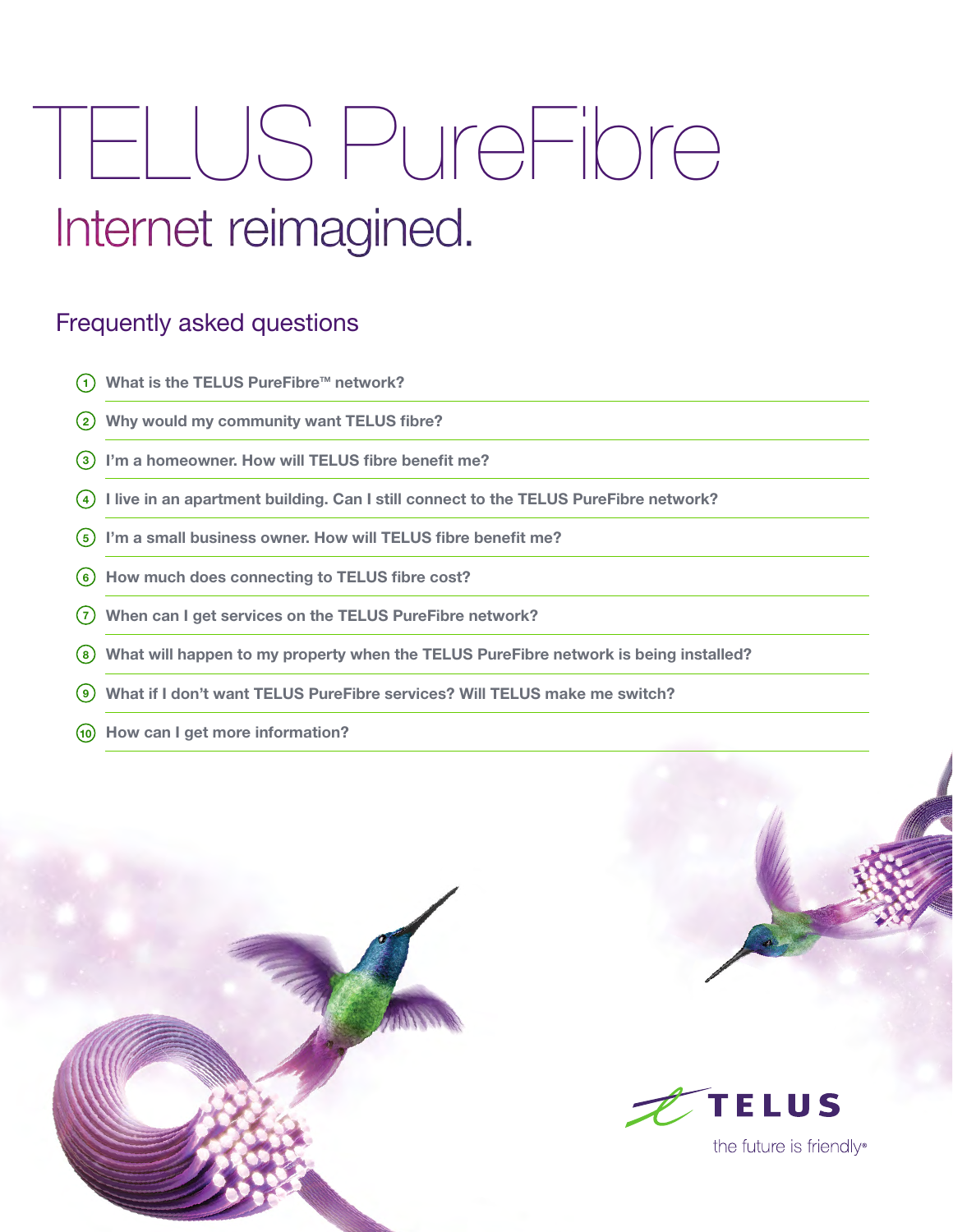Frequently asked questions

#### **What is the TELUS PureFibre network? 1**

This network is built from flexible, transparent fibres of glass that are slightly thicker than human hair. The fibres transmit data as particles of light, allowing large volumes of information to be sent to your home or business at close to the speed of lightning. As the #1 internet technology for speed and reliability<sup>1</sup>, TELUS PureFibre speeds up everything. Forget what you know about buffering, lagging and latency—TELUS PureFibre has reimagined it all. Connecting homes across the country through this multi-billion dollar project, is giving people instant access to all of the technologies they need today and for those of the future.

#### **Why would my community want TELUS fibre? 2**

Connecting to the TELUS PureFibre network provides a unique opportunity for families, small business owners, students and your entire community. With gigabit-enabled fibre, you'll also enjoy upload speeds that actually match your download speeds.<sup>2</sup> Once connected, you'll have access to the best that TELUS has to offer. Individuals and families can access the best in entertainment with 4K content on Optik  $TV^{\circledast}$  at the fastest speeds we've ever offered. Small businesses are able to compete globally regardless of their size and location because the network will enable faster uploads, file sharing and online collaboration. Students can enjoy faster internet for access to online classes, tutorials and research.

In the very near future, the TELUS PureFibre network will enable health-care providers to innovate in how they provide services to your community. With its speed, the network can empower specialists to monitor conditions in real time, 24/7 while patients are at home. Moreover, the wireless capability of your entire community could be enhanced with the build. All in all, connecting to the TELUS PureFibre network ensures that your community can benefit now and always has access to the best that TELUS has to offer for generations to come.



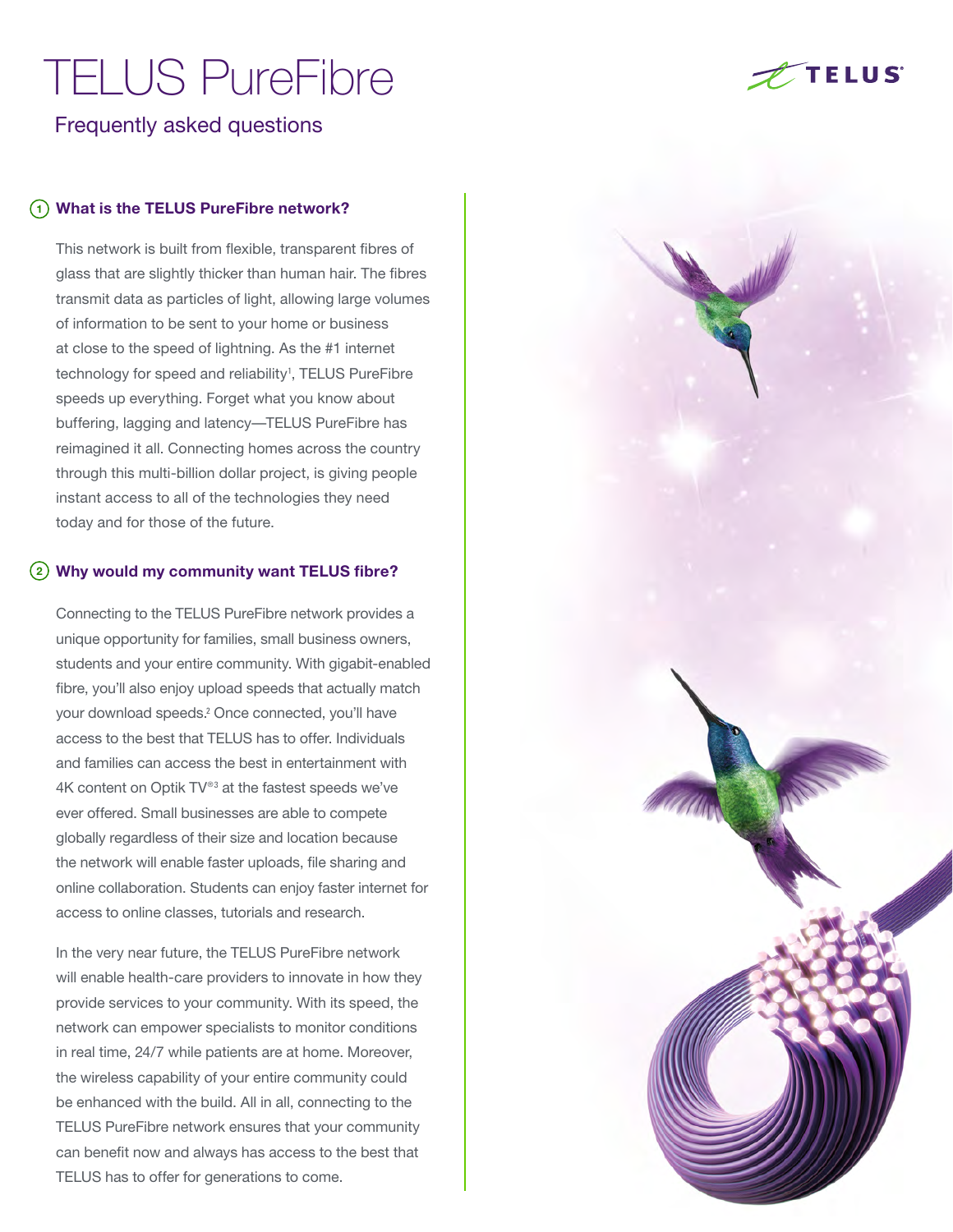

Frequently asked questions

#### $\overline{\text{S}}$ ) I'm a homeowner. How will TELUS fibre benefit me?  $\begin{bmatrix} 4 \end{bmatrix}$

The TELUS PureFibre network will give your family access to all of the best TELUS home services – including 4x the resolution of HD with Optik TV 4K and the fastest and most reliable internet technology. TELUS fibre gives your family the speed they need to stream, download and surf at blazing speeds – making the most of family time. Plus, connecting your home to the TELUS PureFibre network gives you all the bandwidth you need for your devices and technology now, and for those in the future. Plus, TELUS PureFibre can increase your property value.<sup>4</sup>

### **I live in an apartment building. Can I still connect to the TELUS PureFibre network?**

Yes, in many communities the TELUS PureFibre network will extend into apartment buildings. Strata or condo board approval is required to begin the connection process.

Connecting to the network will provide building residents with access to the best in TV and internet with the knowledge that their home is ready for any future TELUS products. Business tenants will be able to serve their customers faster than ever before.

As a building owner or manager, connecting to The TELUS PureFibre network can make your building more attractive and desirable to potential buyers, renters and tenants alike. For more details and additional information to share with your strata or condo board, please contact **310-8277**.

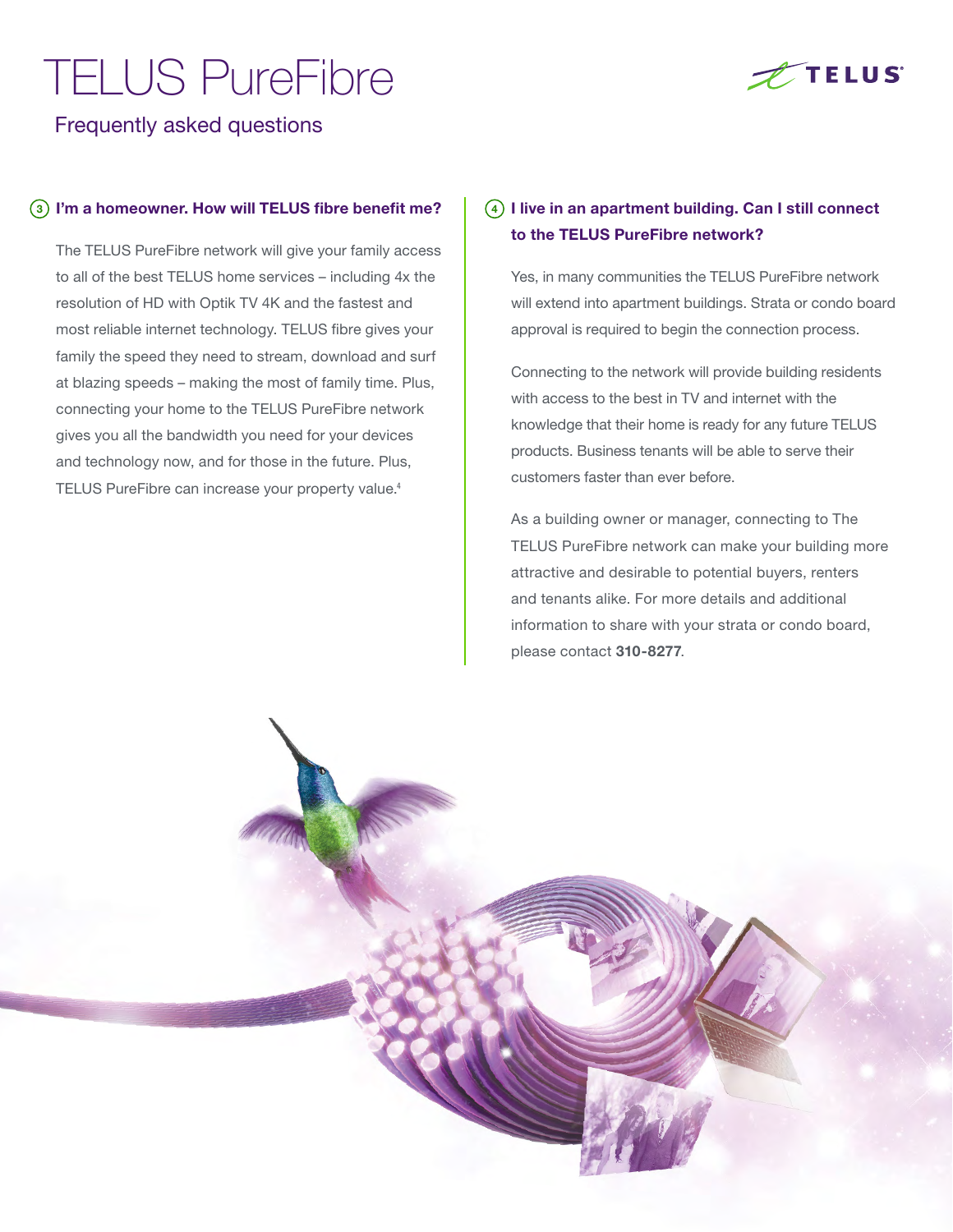## Frequently asked questions





### **I'm a small business owner. How will TELUS fibre 5 benefit me?**

Whether you run a small home office or a large retail location, you'll have the speed you need to better serve your customers – wherever they are.

Faster internet delivers business efficiencies including quick upload speeds, file sharing, online collaboration and Cloud capabilities. Businesses will be able to operate locally and compete globally regardless of their size and location. Feel like you're there, with crystal-clear video calling, and keep your customers entertained and employees tuned in with Business Optik TV. Whether you're growing your business from the ground up or looking for new growth opportunities, the TELUS PureFibre network can help you reimagine your business locally and globally.

#### **How much does connecting to the network cost? 6**

While we're in the community, it's our goal to connect every home to the network free of charge. Or, there may be the odd business that requires extensive work because of a complicated property or obstruction. If there are extensive additional costs for this work, we will discuss the options with the business owner before proceeding.

Our representatives will visit every premise in your neighbourhood to request permission to install a connection point directly to your home or business. After the installation is complete, our teams will return to advise you about all of the exciting products and services available through the TELUS PureFibre network. There is no obligation to sign up now or in the future. But your home will be future-enabled for when you are ready.

Already happy with the TELUS Internet and Optik TV services you have? Great! We hope you stay connected on the existing network for the time being.

#### **When can I get services on the TELUS PureFibre 7network?**

Network construction is underway. You can expect a TELUS representative to visit your home or business soon, in order to request permission to connect your home to the network (or visit us online at **telus.com/ getconnected** to grant permission). The service will be launched as soon as construction is complete in each neighbourhood. For updates on construction and service availability, visit **[telus.com/](https://fibre.telus.com/)purefibre**.